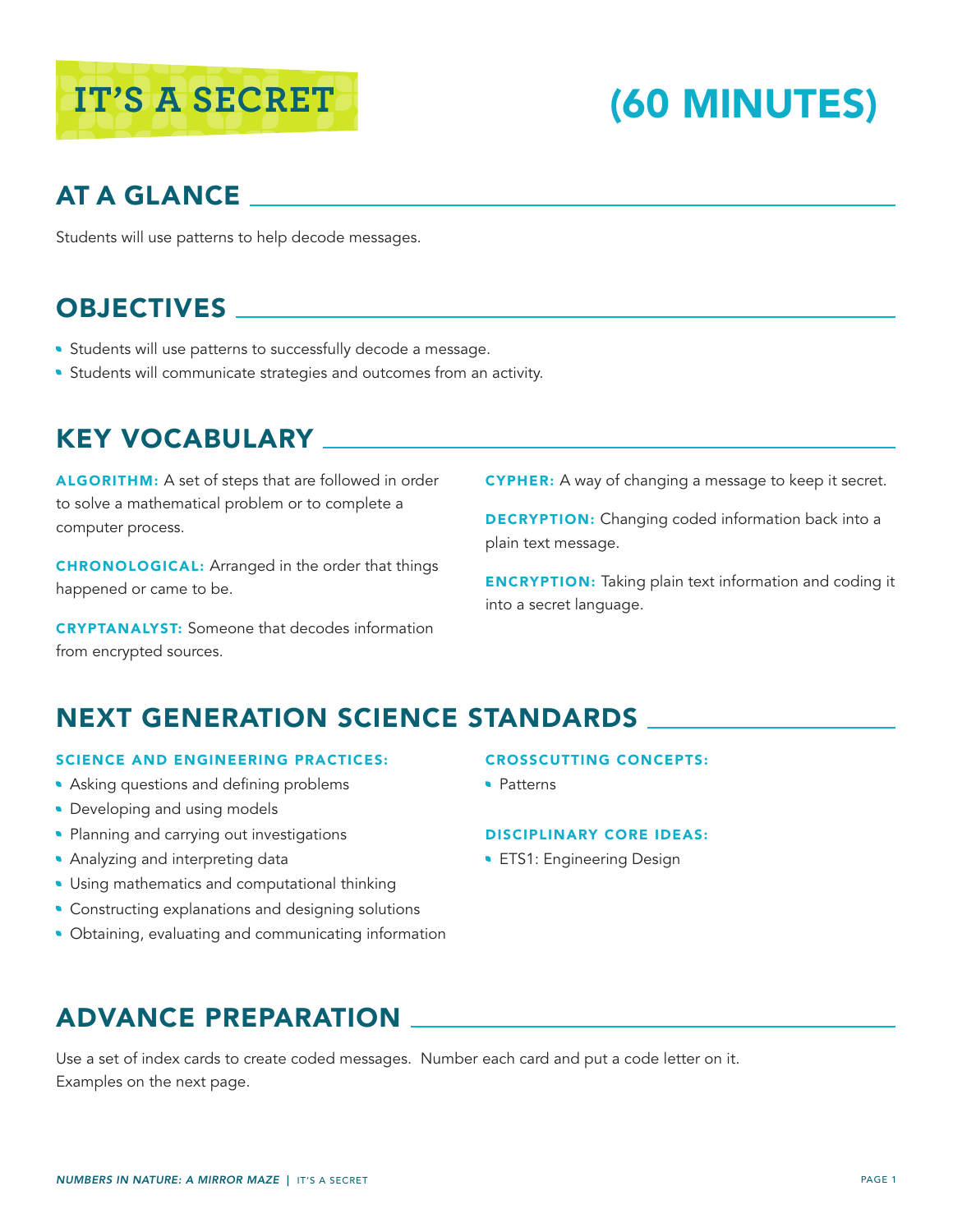#### CODED MESSAGE



#### DECODED MESSAGE



#### MATERIALS PER GROUP

Pencils Paper

Index cards Completed ROT13 index card sets Decoding chart Bag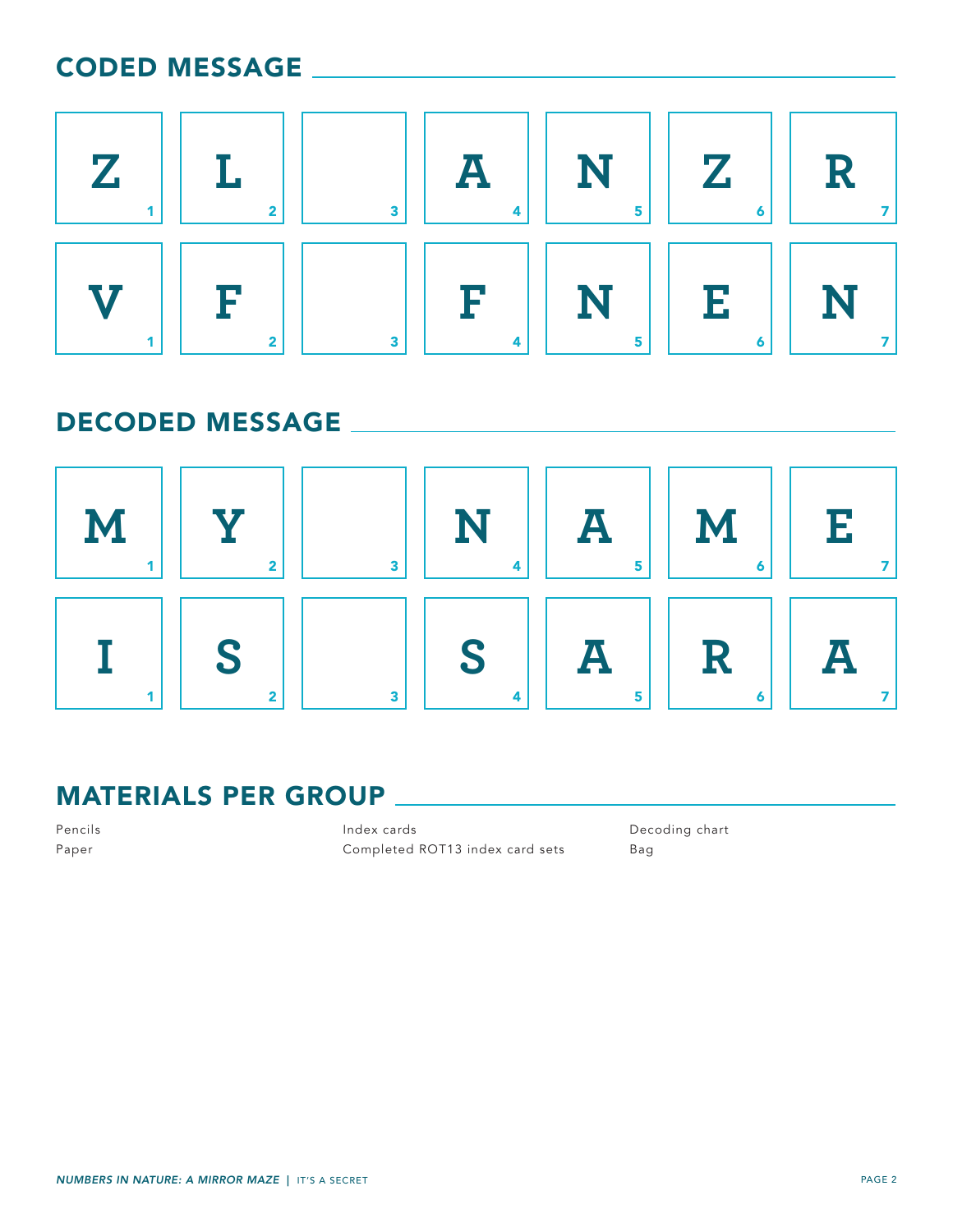#### WHAT YOU NEED TO KNOW

Cyphers (codes) have been used for centuries in order to protect information. And for centuries people have worked at breaking those codes using a variety of different methods. Most of those methods were rooted in seeing patterns within codes and analyzing them based on the frequency of letters found in any given language. Whether using machines to break the complicated algorithms (stepby-step solutions to completing a pattern series) behind some codes or relying on informants or stolen materials,

the art of encryption (disguising information through codes) and decryption (cracking those codes) has been important throughout history. Most of these code breakers, or cryptanalysts, have to understand the language the code is written in incredibly well to crack it. You have to be able to see the patterns and frequency of the letters that are used in a message.



AVERAGE FREQUENCY OF LETTERS IN ENGLISH LANGUAGE PHOTO CREDIT: HOW STUFF WORKS, 2007

Students will be using a form of coding called a ROT13 cypher for this activity. This cypher involves replacing the letters of the alphabet with the letter 13 characters away from it. See the grid on the next page for more information.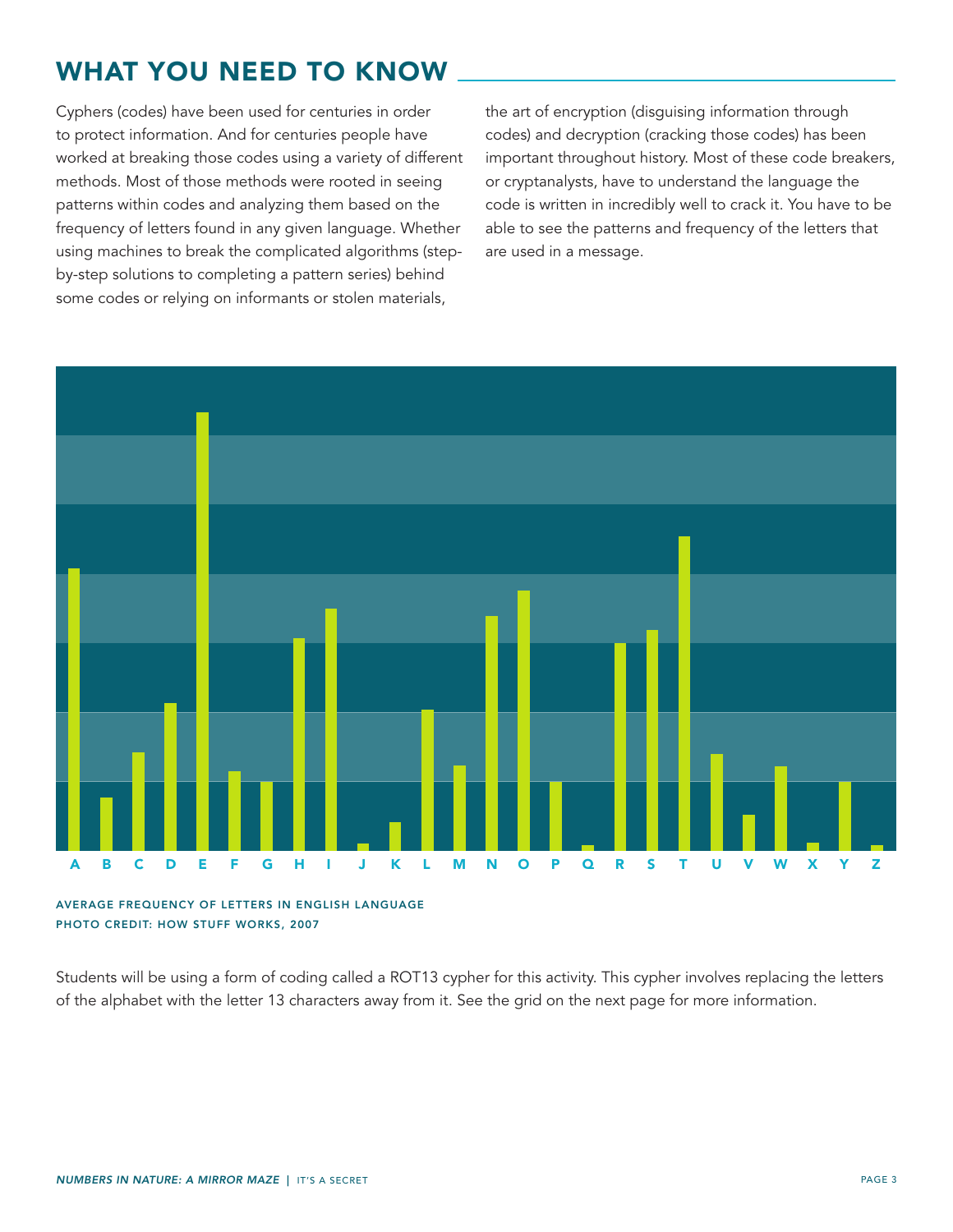

13



#### WARM UP

- 1. Students will be creating their own codes to communicate with one another. Ask them to think about when codes might be used and different codes they've used in their lives. Why would people want to use codes?
- 2. Ask the students if they can think of different types of secret codes. Encourage examples like pig latin (moving the first letter of a word, placing it at the end of the word and adding"–ay" to it, i.e. hello becomes

"ello-hay"), Morse code (a series of percussive taps that stand for letters) or a pigpen cypher (a group of graphics that replace different letters of the alphabet) by directing questions about where and how codes are used.

3. Discuss the fact that codes use patterns and the key is to determine what type of pattern is being used.

#### ACTIVITY

- 1. Give each group a bag containing index cards that have numbers and letters on them. Each number is the order of the card in a sentence. The letter represents another letter in the alphabet according to the ROT13/Caesar Cypher used to encrypt the message.
- 2. Ask the students to explore the cards in their bag.
- 3. Ask the students what they see on the cards and what those items might mean. Guide them to think about the numbers/order of the cards.
- 4. Once the students recognize the order, have them order the cards chronologically.
- 5. Provide the decrypted text on poster paper and ask the students to think about what the code might be. Encourage them to consider the number placement in the alphabet as part of the pattern or to write out the alphabet and write the "decoded" letters down in order.
- 6. If they cannot immediately find the pattern, ask them to substitute the letters in the decrypted passage into their passages. Can they make guesses at what the statement might be saying?
- 7. Steer the conversation toward codes you could make up. Explain to students that they will need to create a code and encourage students to walk around during this time in order to foster a large amount of ideas. Have students share their codes with each other.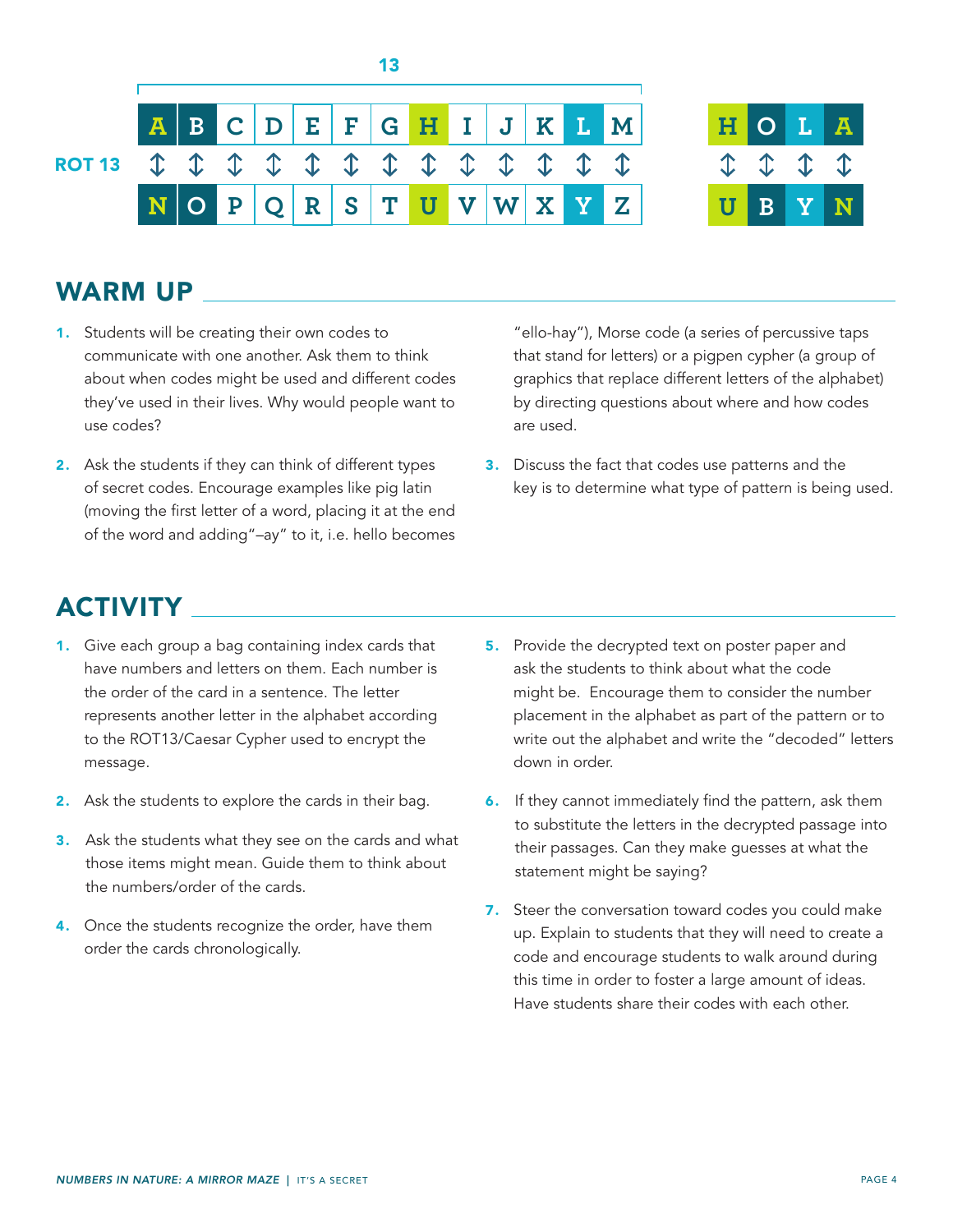#### CHECK FOR UNDERSTANDING

Have students answer the following questions in their teams or as a whole group discussion.

- What type of pattern did your code use?
- . Who are some people that might use codes in their jobs?

#### WHAT'S HAPPENING?

This is a type of shifted coded message. These messages rely on moving the letters of the alphabet a specific number of places and then using the alternate letters to write a message.

#### DIFFERENTIATED INSTRUCTION

- Give students the same message using different types of code. Have them compare the patterns and how the same message can be written in different types of code.
- Provide students with a code key showing each letter and its substitution.

#### EXTENSIONS

- Explore computer code. Ask students if they're ever noticed the message that pops up after shutting a computer down incorrectly. It looks like gibberish but is actually the encrypted message that allows the computer to run certain programs. For each program or app that you run, someone had to write that code for the electronic device to work when you push the button. That person is a computer programmer. Computer programmers create the "code" that allows this work to happen. If you are interested in learning this "language," explore www.code.org.
- Have students research and share different times that coded messages have been used throughout history.